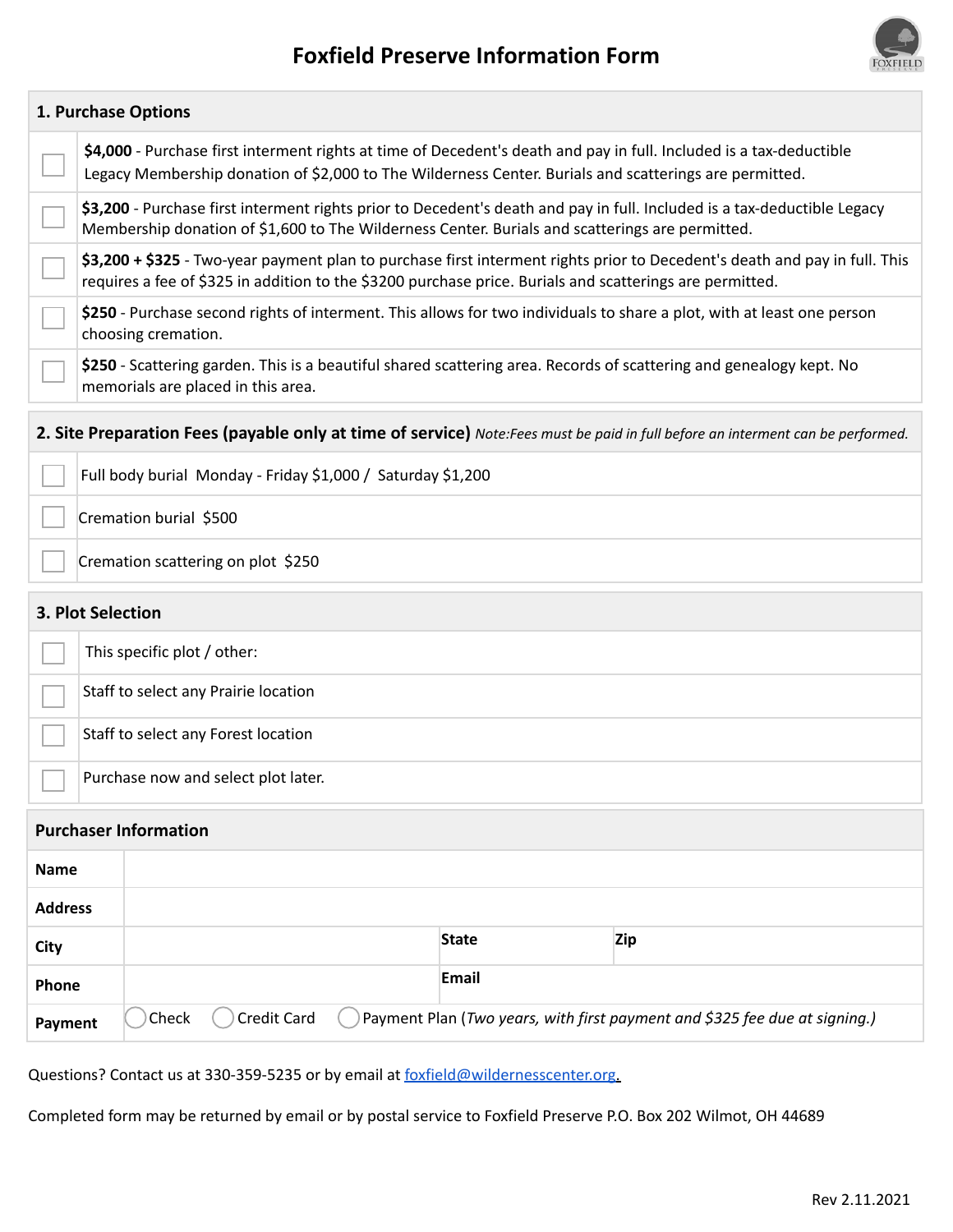

| <b>First Rights Purchased For:</b> |                     |    |                        |       |  |  |  |
|------------------------------------|---------------------|----|------------------------|-------|--|--|--|
| <b>Address</b>                     |                     |    |                        |       |  |  |  |
| <b>City</b>                        | Zip<br><b>State</b> |    |                        |       |  |  |  |
| Phone                              |                     |    |                        | Email |  |  |  |
| Place of birth                     |                     |    | Date of birth          |       |  |  |  |
| Place of death                     |                     |    | Date of death          |       |  |  |  |
| <b>Military vet?</b>               | Yes                 | No | <b>Branch and Rank</b> |       |  |  |  |

| <b>Primary Representative Full Name:</b> |  |              |     |  |  |
|------------------------------------------|--|--------------|-----|--|--|
| <b>Address</b>                           |  |              |     |  |  |
| City                                     |  | <b>State</b> | Zip |  |  |
| Phone                                    |  | Email        |     |  |  |
| Relationship                             |  |              |     |  |  |

| <b>Contingent Representative Full Name:</b> |        |              |                  |     |  |  |
|---------------------------------------------|--------|--------------|------------------|-----|--|--|
| <b>Address</b>                              |        |              |                  |     |  |  |
| City                                        |        | <b>State</b> | <b>Zip</b>       |     |  |  |
| Phone                                       |        | Email        |                  |     |  |  |
| Relationship                                |        |              |                  |     |  |  |
| <b>Other Information</b>                    |        |              |                  |     |  |  |
| Full Body<br><b>Interment Type</b>          |        | Cremation    | Undecided        |     |  |  |
| <b>Burial Container</b>                     | Casket | Shroud       | Cardboard Casket | Urn |  |  |
|                                             |        |              |                  |     |  |  |

| <b>Dimensions of container</b> |  |
|--------------------------------|--|
| <b>Preferred Funeral Home</b>  |  |
| <b>Other Information</b>       |  |